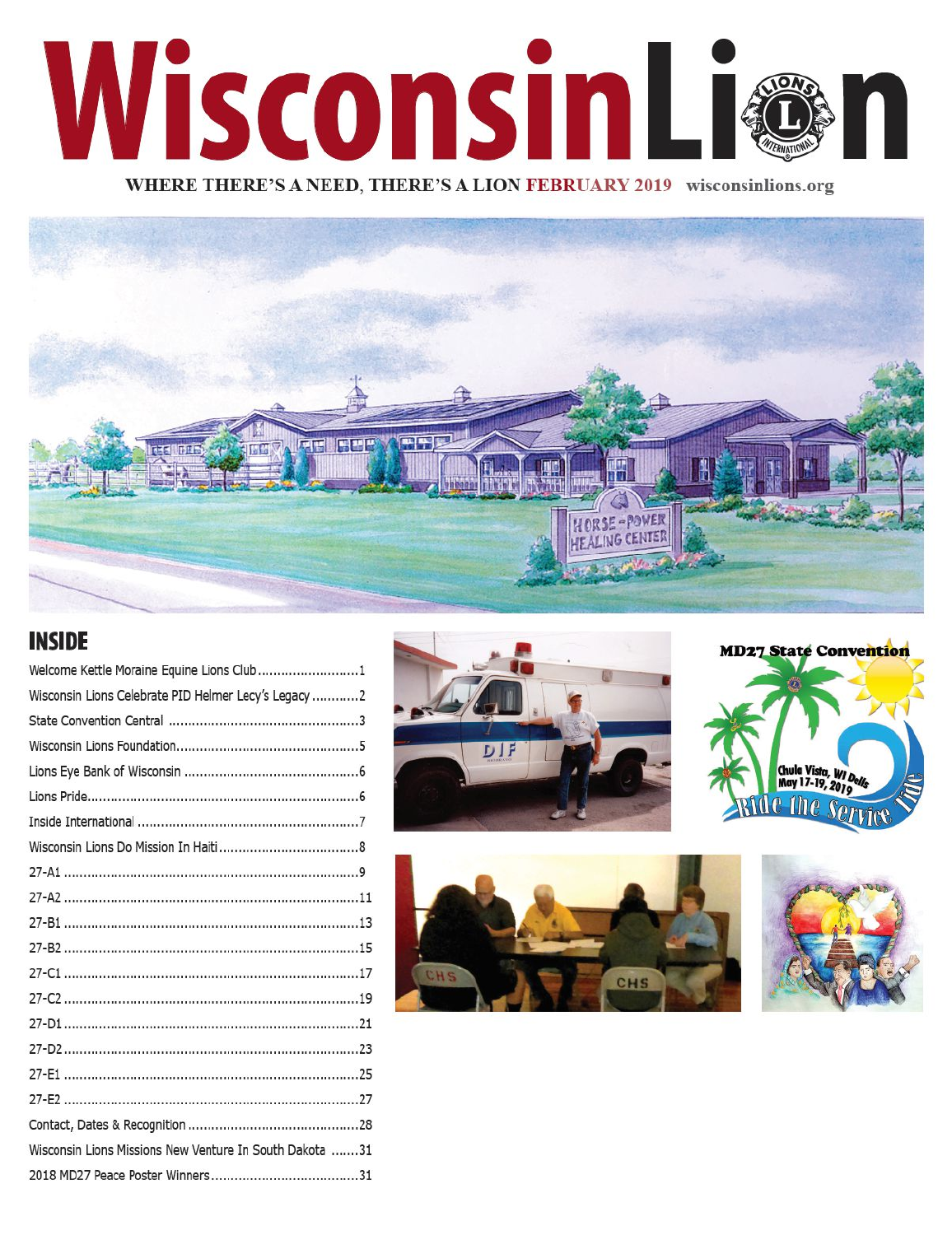



# Welcome Kettle Moraine Equine Lions Club

On Saturday, December 15th, with representatives from Clubs across 27-A1 and Multiple District 27, Wisconsin welcomed the start of a new Lions Club: the Kettle Moraine Equine Lions Club (KMELC). The evening featured Lion Clarence Harris with the keynote address, who got us on our feet and reminded us of the beauty of diversity; the presentation included the stories by a young man, the mom of a high school girl and by a veteran, who have all been positively impacted through the equestrian therapy program that KMELC will support. The highlight of the evening was, of course, the induction of 17 new members and affirmation of membership by the five originating branch members by MD27 Council Chairperson Jodi Burmester. The Club's sponsor, Hales Corners Lions Club, by President Penny and 2nd Vice District Governor Lion Don Drew, presented the Club's new bell and gavel, and many Clubs were on hand to welcome the new Club. District Governor Sharon Eberhardt also read a congratulatory letter from International President Gudrun.

Launched in August 2017, the LCI Specialty Club program was designed to create clubs in which members share a common interest or passion, allowing them to connect with one another on a deeper level.

For example, through a shared hobby, profession or ethnicity. Forming specialty clubs allows groups of people around the world to turn their passions into rewarding service projects that directly benefit their communities. For more information about specialty clubs, check out LCI's youtube video: https://youtu. be/afJjZUbpAco

The KMELC are a group of people passionate about the positive impact of equestrian therapy for children and adults. They have a vision and are excited for the opportunity to share that with others and with our Lions. To better understand this vision, read on for the very personal story of the beginnings of KMELC.

### Victor & the Kettle Moraine Equine Lions Club

*by KMELC Lion Diane Besson*

I first saw Victor in April 2018 at a Farm in Muskego, Wisconsin. I had joined a CSA and had

gone to pick up my share of eggs. There was Victor and a horse named Max who shared a paddock with a fabric quonset hut for shelter. Vic was a total mess. I couldn't believe he had survived our last Winter living in that hut. I asked the farmer what was wrong with him and I was told 'that's what an old horse looks like'. I was shocked and not convinced. I continued to see Victor weekly and began to research horse care and observe him. I tried to get Victor out of my head. After several weeks of watching Victor's continuing deterioration, I decided to save him. It was apparent to me, but not his owners, that he was malnourished and would not survive another Wisconsin Winter. Other people must have been commenting on his deplorable physical state because the farmer had placed a sign outside stating 'this is what an old horse looks like'.

I went to my friend and fellow Lion Robin Salerno for help. She let me groom her horses and to begin to understand horse care. I knew I was going to rescue Victor and I had better learn how to care for him. I had never owned a horse or been around them much besides a few trail rides. I needed to find a place to

*Equine Lions Club* **continued on p. 8**